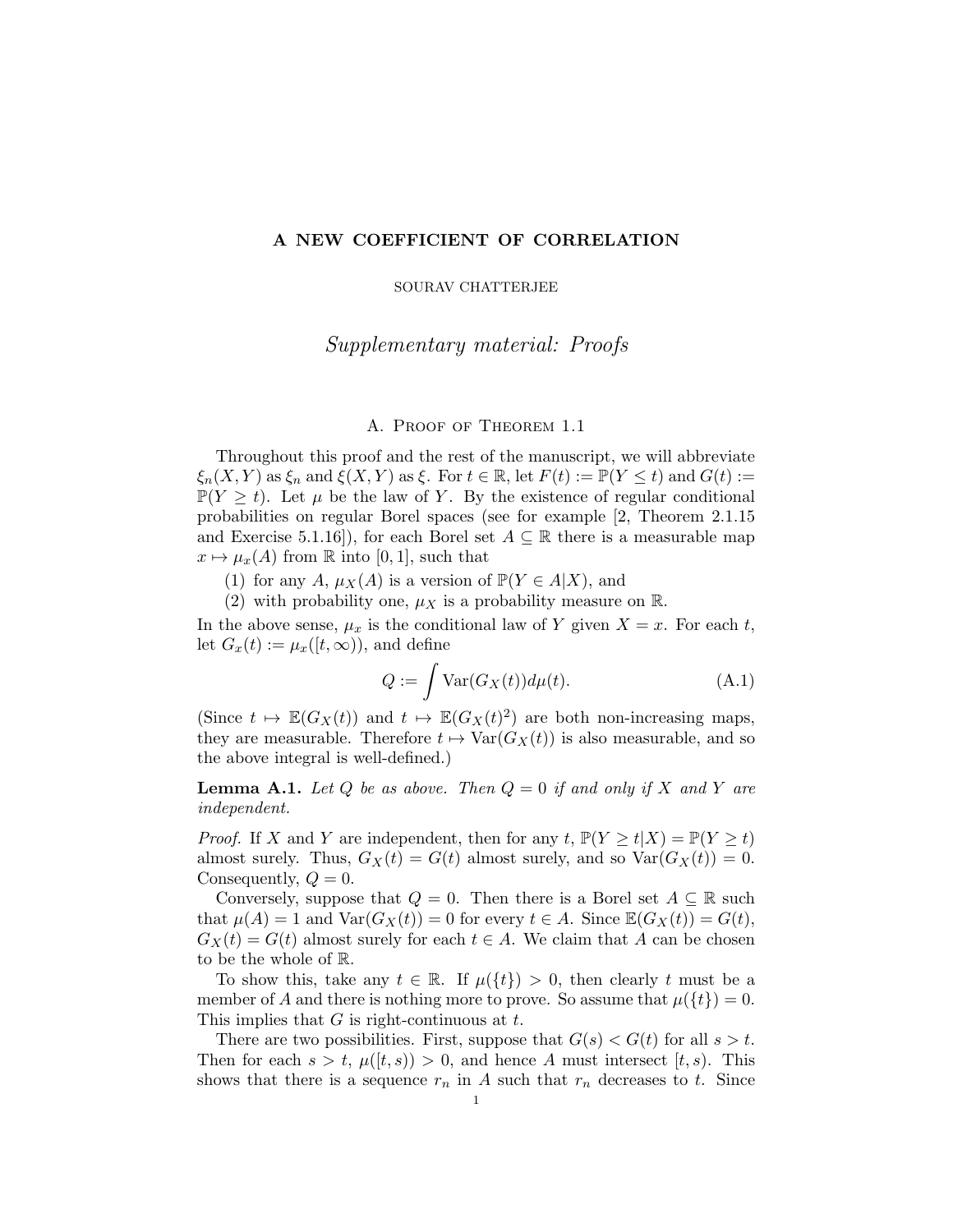$G_X(r_n) = G(r_n)$  almost surely for each n, this implies that with probability one,

$$
G_X(t) \ge \lim_{n \to \infty} G_X(r_n) = \lim_{n \to \infty} G(r_n) = G(t).
$$

But  $\mathbb{E}(G_X(t)) = G(t)$ . Thus,  $G_X(t) = G(t)$  almost surely.

The second possibility is that there is some  $s > t$  such that  $G(s) = G(t)$ . Take the largest such s, which exists because G is left-continuous. If  $s =$  $\infty$ , then  $G(t) = G(s) = 0$ , and hence  $G_X(t) = 0$  almost surely because  $\mathbb{E}(G_X(t)) = G(t)$ . Suppose that  $s < \infty$ . Then either  $\mu({s}) > 0$ , which implies that  $G_X(s) = G(s)$  almost surely, or  $\mu({s}) = 0$  and  $G(r) < G(s)$ for all  $r > s$ , which again implies that  $G_X(s) = G(s)$  almost surely, by the previous paragraph. Therefore in either case, with probability one,

$$
G_X(t) \ge G_X(s) = G(s) = G(t).
$$

Since  $\mathbb{E}(G_X(t)) = G(t)$ , this implies that  $G_X(t) = G(t)$  almost surely.

This completes the proof of our claim that for each  $t \in \mathbb{R}$ ,  $G_X(t) = G(t)$ almost surely. Therefore, for any  $t \in \mathbb{R}$  and any Borel set  $B \subseteq \mathbb{R}$ ,

$$
\mathbb{P}(\{Y \ge t\} \cap \{X \in B\}) = \mathbb{E}(\mathbb{P}(Y \ge t | X)1_{\{X \in B\}})
$$
  
=  $G(t)\mathbb{P}(X \in B) = \mathbb{P}(Y \ge t)\mathbb{P}(X \in B).$ 

This proves that Y and X are independent.  $\square$ 

**Corollary A.2.** *If* Y *is not a constant, then*  $\int G(t)(1 - G(t))d\mu(t) > 0$ *.* 

*Proof.* In Lemma A.1, take  $X = Y$ . Then  $G_X(t) = 1_{\{X \ge t\}}$ , and hence  $Var(G_X(t)) = G(t)(1 - G(t)).$  But if Y is not a constant, then Y is not independent of itself. Hence Lemma A.1 implies that  $Q > 0$ , which gives what we want.  $\Box$ 

Let  $X_1, X_2, \ldots$  be an infinite sequence of i.i.d. copies of X. For each  $n \geq 2$ and each  $1 \leq i \leq n$ , let  $X_{n,i}$  be the element of the set  $\{X_j : 1 \leq j \leq n, j \neq i\}$ that is immediately to the right of  $X_i$ . If there is no such element, then let  $X_{n,i}=X_i.$ 

**Lemma A.3.** *With probability one,*  $X_{n,1} \to X_1$  *as*  $n \to \infty$ *.* 

*Proof.* Let  $\nu$  be the law of X. Let A be the set of all  $x \in \mathbb{R}$  such that  $\nu([x,y)) > 0$  for any  $y > x$ . First, we show that  $\nu(A<sup>c</sup>) = 0$ . Let K be the support of  $\nu$  and let  $B := A^c \cap K$ . Since  $\nu(K^c) = 0$ , it suffices to show that  $\nu(B) = 0.$ 

Take any  $x \in B$ . Since  $x \in A^c$ , there is some  $y > x$  such that  $\nu([x, y)) = 0$ . For each  $x \in B$ , choose such a point  $y_x$ . We claim that the intervals  $[x, y_x)$ , as x ranges over B, are disjoint. To see this, take any distinct  $x, x' \in B$ ,  $x < x'$ . If  $[x, y_x]$  and  $[x', y_{x'}]$  are not disjoint, then  $x' \in (x, y_x)$ . But  $\nu((x,y_x)) \leq \nu([x,y_x)) = 0.$  This contradicts the fact that  $x' \in K$ . Thus, we have established that the intervals  $(x, y_x)$  are disjoint. But this implies that there can be at most countably many such intervals. Thus, B is at most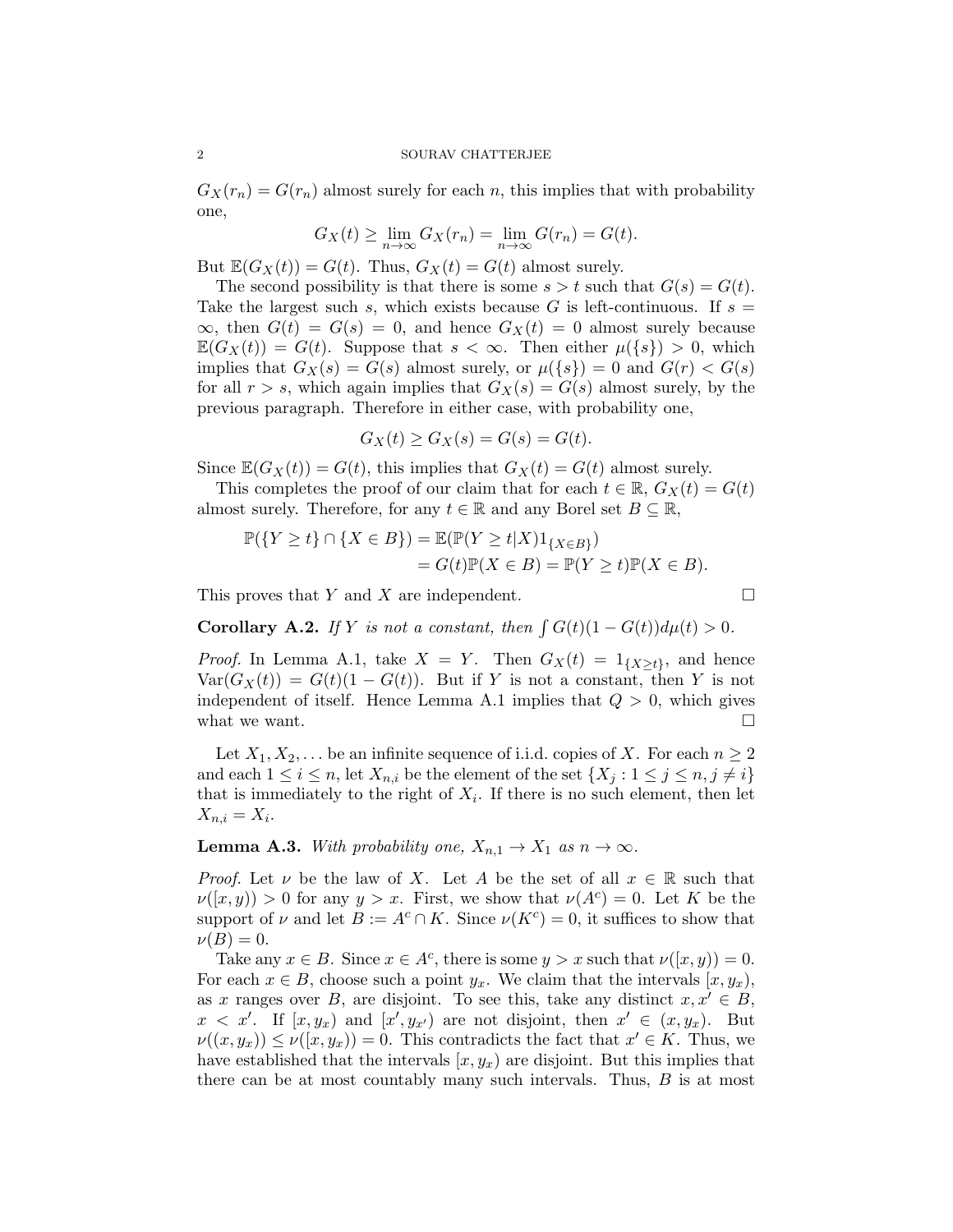countable. But for any  $x \in B$ ,  $\nu({x}) \leq \nu({x, y_x}) = 0$ . This proves that  $\nu(B) = 0$ , and hence  $\nu(A^c) = 0$ .

Take any  $\varepsilon > 0$ . Let I be the interval  $[X_1, X_1 + \varepsilon]$ . Then

 $\mathbb{P}(|X_1 - X_{n,1}| \geq \varepsilon |X_1) \leq (1 - \nu(I))^{n-1}.$ 

Since  $X_1 \in A$  almost surely, it follows that  $\nu(I) > 0$  almost surely. Thus,

$$
\lim_{n \to \infty} \mathbb{P}(|X_1 - X_{n,1}| \ge \varepsilon |X_1) = 0
$$

almost surely, and hence

$$
\lim_{n \to \infty} \mathbb{P}(|X_1 - X_{n,1}| \ge \varepsilon) = 0.
$$

This proves that  $|X_1 - X_{n,1}| \to 0$  in probability. But  $|X_1 - X_{n,1}|$  is decreasing in *n* after the first time some  $X_j$  is drawn that is  $\geq X_1$  (and there will always be such a time, since  $\nu(I) > 0$ . Therefore  $|X_1 - X_{n,1}| \to 0$  almost surely.  $\Box$ 

**Lemma A.4.** *For any measurable function*  $f : \mathbb{R} \to [0, \infty)$ *,* 

$$
\mathbb{E}(f(X_{n,1})) \leq 2\mathbb{E}(f(X_1)).
$$

*Proof.* Consider a particular realization of  $X_1, \ldots, X_n$ . In this realization, take any *i* and *j* such that  $X_{n,i} = X_j$  and  $X_j \neq X_i$ . We claim that for any *j*, there can be at most one such i. Take any  $k \notin \{i, j\}$ . Then  $X_k$  cannot lie in the interval  $[X_i, X_j]$ , because that would contradict the fact that  $X_{n,i} = X_j$ . If  $X_k < X_i$ , then  $X_{n,k} \neq X_j$  because  $X_i$  is closer to  $X_k$  on the right than  $X_i$ . On the other hand, if  $X_k > X_j$ , then obviously  $X_{n,k} \neq X_j$ . Thus, we conclude that for any j, there can be at most one i such that  $X_{n,i} = X_j$ and  $X_i \neq X_j$ .

Now observe that since  $f$  is nonnegative,

$$
\mathbb{E}(f(X_{n,i})) \leq \mathbb{E}(f(X_i)) + \mathbb{E}(f(X_{n,i})1_{\{X_{n,i} \neq X_i\}}) \leq \mathbb{E}(f(X_i)) + \sum_{j=1}^n \mathbb{E}(f(X_j)1_{\{X_j = X_{n,i}, X_j \neq X_i\}}).
$$

Combining the two observations and using symmetry, we get

$$
\mathbb{E}(f(X_{n,1})) = \frac{1}{n} \sum_{i=1}^{n} \mathbb{E}(f(X_{n,i}))
$$
\n
$$
\leq \frac{1}{n} \sum_{i=1}^{n} \mathbb{E}(f(X_i)) + \frac{1}{n} \sum_{i=1}^{n} \sum_{j=1}^{n} \mathbb{E}(f(X_j)1_{\{X_j = X_{n,i}, X_j \neq X_i\}})
$$
\n
$$
= \mathbb{E}(f(X_1)) + \frac{1}{n} \sum_{j=1}^{n} \mathbb{E}\left(f(X_j) \sum_{i=1}^{n} 1_{\{X_j = X_{n,i}, X_j \neq X_i\}}\right)
$$
\n
$$
\leq \mathbb{E}(f(X_1)) + \frac{1}{n} \sum_{j=1}^{n} \mathbb{E}(f(X_j)) = 2\mathbb{E}(f(X_1)),
$$

which completes the proof of the lemma.  $\Box$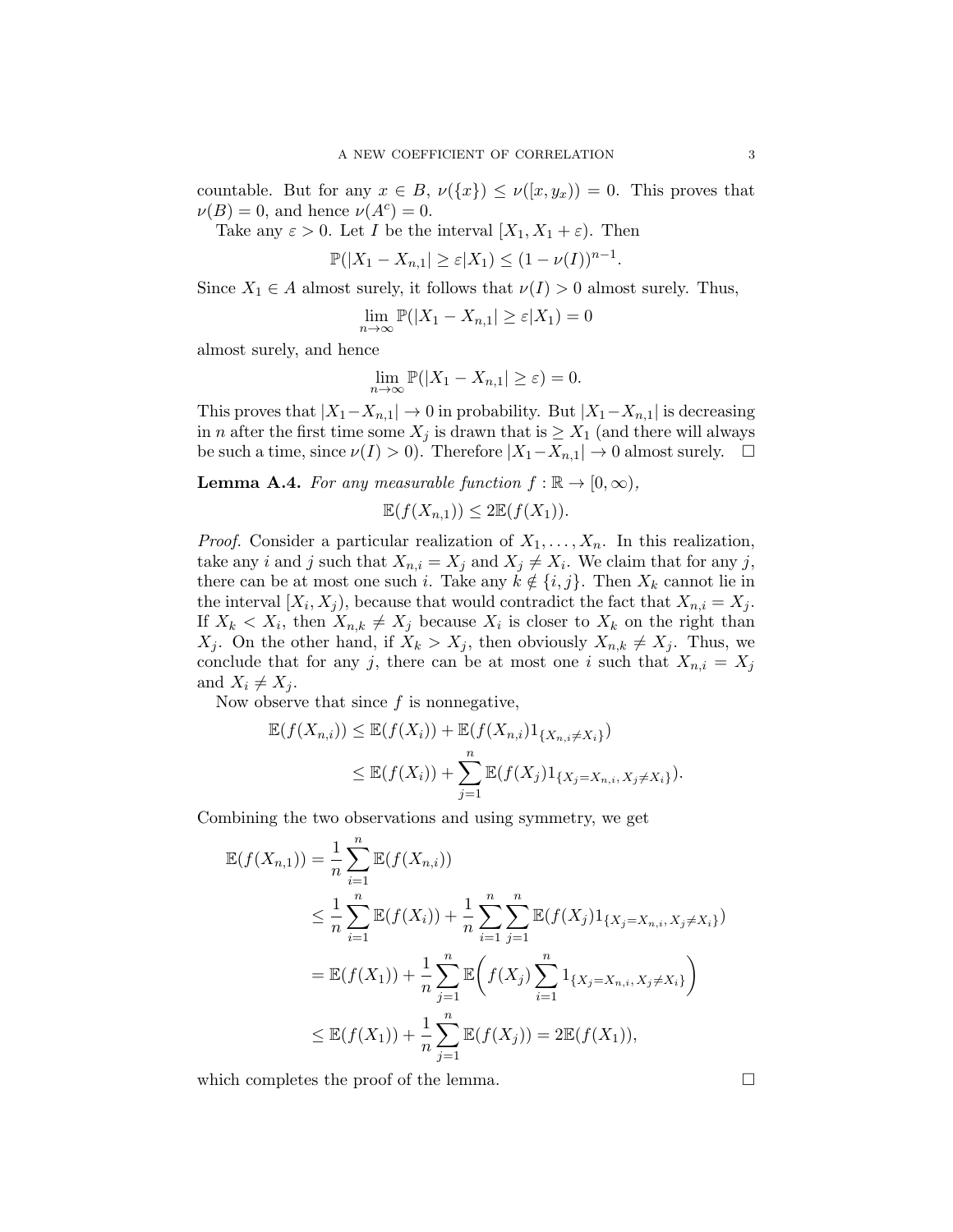### 4 SOURAV CHATTERJEE

For the next result, we will need the following version of Lusin's theorem (proved, for example, by combining [4, Theorem 2.18 and Theorem 2.24]).

**Lemma A.5** (Special case of Lusin's theorem). Let  $f : \mathbb{R} \to \mathbb{R}$  be a measur*able function and*  $\nu$  *be a probability measure on* R. Then, given any  $\varepsilon > 0$ , *there is a compactly supported continuous function*  $g : \mathbb{R} \to \mathbb{R}$  *such that*  $\nu(\lbrace x : f(x) \neq g(x) \rbrace) < \varepsilon.$ 

**Lemma A.6.** *For any measurable*  $f : \mathbb{R} \to \mathbb{R}$ ,  $f(X_1) - f(X_{n,1})$  *tends to* 0 *in probability as*  $n \to \infty$ *.* 

*Proof.* Fix some  $\varepsilon > 0$ . Let g be a function as in Lemma A.5, for the given f and  $\varepsilon$ , and  $\nu$  = the law of  $X_1$ . Then note that for any  $\delta > 0$ ,

$$
\mathbb{P}(|f(X_1) - f(X_{n,1})| > \delta)
$$
  
\n
$$
\leq \mathbb{P}(|g(X_1) - g(X_{n,1})| > \delta) + \mathbb{P}(f(X_1) \neq g(X_1))
$$
  
\n
$$
+ \mathbb{P}(f(X_{n,1}) \neq g(X_{n,1})).
$$

By Lemma A.3 and the continuity of  $g$ ,

$$
\lim_{n \to \infty} \mathbb{P}(|g(X_1) - g(X_{n,1})| > \delta) = 0.
$$

By the construction of  $q$ ,

$$
\mathbb{P}(f(X_1) \neq g(X_1)) < \varepsilon.
$$

Finally, by Lemma A.4,

$$
\mathbb{P}(f(X_{n,1}) \neq g(X_{n,1})) \leq 2\mathbb{P}(f(X_1) \neq g(X_1)) \leq 2\varepsilon.
$$

Putting it all together, we get

$$
\limsup_{n\to\infty} \mathbb{P}(|f(X_1) - f(X_{n,1})| > \delta) \leq 3\varepsilon.
$$

Since  $\varepsilon$  and  $\delta$  are arbitrary, this completes the proof of the lemma.  $\Box$ 

Let  $\pi(i)$  be the rank of  $X_i$ , breaking ties at random so that  $\pi$  is a permutation of  $\{1, \ldots, n\}$ . Define

$$
N(i) := \begin{cases} \pi^{-1}(\pi(i) + 1) & \text{if } \pi(i) < n, \\ i & \text{if } \pi(i) = n. \end{cases}
$$

We will now show that  $\mathbb{P}(X_{n,1} = X_{N(1)}) \to 1$  as  $n \to \infty$ . For that, we need to recall the following formula.

**Lemma A.7.** *If*  $Z ∼$  Binomial $(m, p)$ *, then* 

$$
\mathbb{E}\left(\frac{1}{Z+1}\right) = \frac{1 - (1-p)^{m+1}}{(m+1)p}.
$$

*Proof.* Let  $x := p/(1-p)$ . Then

$$
\mathbb{E}\left(\frac{1}{Z+1}\right) = \sum_{k=0}^{m} \frac{1}{k+1} {m \choose k} p^k (1-p)^{m-k}
$$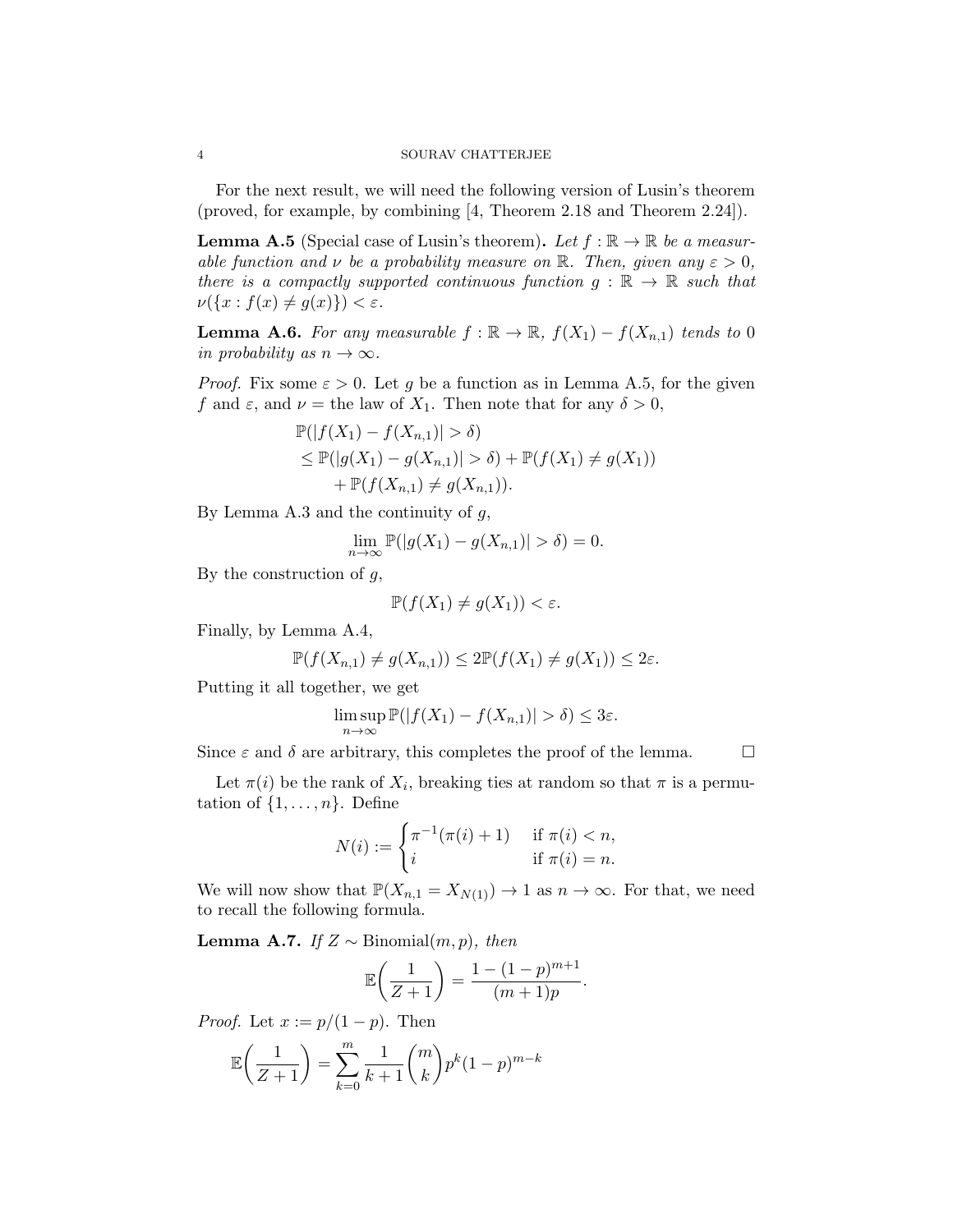$$
= \frac{(1-p)^m}{x} \sum_{k=0}^m {m \choose k} \frac{x^{k+1}}{k+1}
$$
  
= 
$$
\frac{(1-p)^m}{x} \int_0^x \sum_{k=0}^m {m \choose k} y^k dy
$$
  
= 
$$
\frac{(1-p)^m}{x} \int_0^x (1+y)^m dy = \frac{(1-p)^m}{x} \frac{(1+x)^{m+1} - 1}{m+1}.
$$

The result is obtained by substituting the value of x.  $\Box$ 

**Lemma A.8.** 
$$
\mathbb{P}(X_{n,1} = X_{N(1)}) \rightarrow 1
$$
 as  $n \rightarrow \infty$ .

*Proof.* Let  $x_1, x_2, \ldots$  be the atoms of X, with masses  $p_1, p_2, \ldots$  Fix a realization of  $X_1, \ldots, X_n$ . If  $X_j \neq X_1$  for all  $j \neq 1$ , then  $X_{n,1} = X_{N(1)}$ . Suppose that  $X_j = X_1$  for at least one  $j \neq 1$ . Let M be the number of such j. Then with probability  $1/(M + 1)$ ,  $\pi(1)$  is the highest among all such  $\pi(j)$ . If this does not happen, then again  $X_{n,1} = X_{N(1)}$ . Therefore

$$
\mathbb{P}(X_{n,1} \neq X_{N(1)}) \leq \mathbb{E}\bigg(\frac{1}{M+1}1_{\{M \geq 1\}}\bigg).
$$

Now let us condition on  $X_1$ . If  $X_1 \notin \{x_1, x_2, \ldots\}$ , then  $M = 0$ . If  $X_1 = x_i$ , then conditionally  $M \sim Binomial(n-1, p_i)$ . Therefore by Lemma A.7 and the above inequality, we get

$$
\mathbb{P}(X_{n,1} \neq X_{N(1)}) \leq \sum_{i=1}^{\infty} \frac{1 - (1 - p_i)^n}{np_i} p_i.
$$

Take any k. Then by the inequality  $(1-x)^n \geq 1 - nx$  and the above inequality,

$$
\mathbb{P}(X_{n,1} \neq X_{N(1)}) \leq \frac{k}{n} + \sum_{i=k+1}^{\infty} p_i.
$$

Fixing k, and sending  $n \to \infty$ , we get

$$
\limsup_{n \to \infty} \mathbb{P}(X_{n,1} \neq X_{N(1)}) \leq \sum_{i=k+1}^{\infty} p_i.
$$

The proof is completed by sending  $k \to \infty$ .

**Corollary A.9.** *For any measurable*  $f : \mathbb{R} \to \mathbb{R}$ ,  $f(X_1) - f(X_{N(1)}) \to 0$  *in probability as*  $n \to \infty$ *.* 

*Proof.* By Lemma A.6,  $f(X_1) - f(X_{n,1}) \to 0$  in probability. By Lemma A.8,  $f(X_{n,1}) - f(X_{N(1)}) \to 0$  in probability. The claim is proved by adding the two. two.  $\square$ 

For each  $t \in \mathbb{R}$ , let

$$
F_n(t) := \frac{1}{n} \sum_{i=1}^n 1_{\{Y_i \le t\}}, \quad G_n(t) := \frac{1}{n} \sum_{i=1}^n 1_{\{Y_i \ge t\}}.
$$

$$
\mathcal{L}_{\mathcal{A}}(x)
$$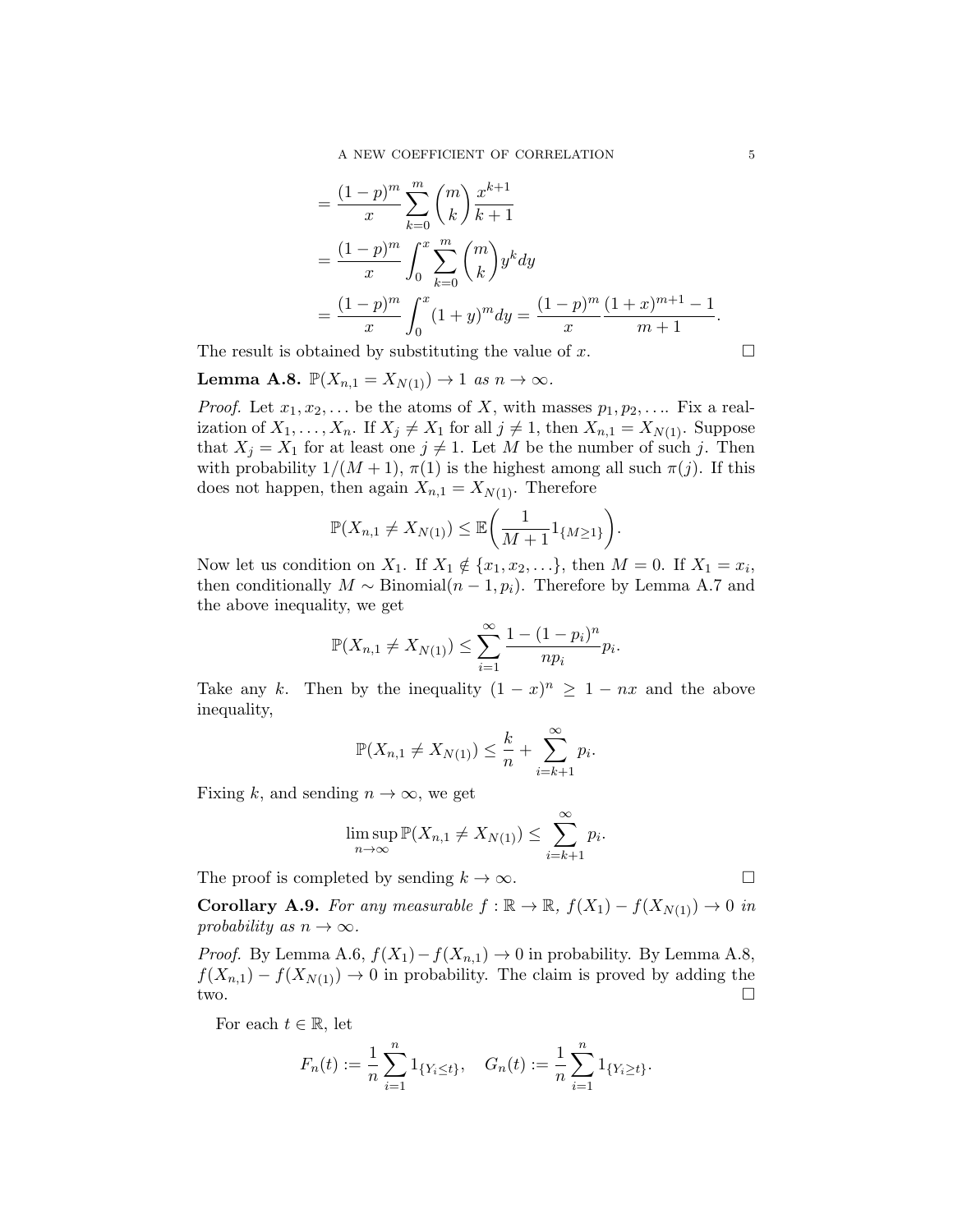Define

$$
Q_n := \frac{1}{n} \sum_{i=1}^n \min\{F_n(Y_i), F_n(Y_{N(i)})\} - \frac{1}{n} \sum_{i=1}^n G_n(Y_i)^2.
$$

**Lemma A.10.** Let  $Q_n$  be defined as above, and  $Q$  be the quantity defined *in equation* (A.1)*. Then*  $\lim_{n\to\infty} \mathbb{E}(Q_n) = Q$ *.* 

*Proof.* Let

$$
Q'_n := \frac{1}{n} \sum_{i=1}^n \min\{F(Y_i), F(Y_{N(i)})\} - \frac{1}{n} \sum_{i=1}^n G(Y_i)^2.
$$

and let

$$
\Delta_n := \sup_{t \in \mathbb{R}} |F_n(t) - F(t)| + \sup_{t \in \mathbb{R}} |G_n(t) - G(t)|.
$$

Then by the triangle inequality,

$$
|Q'_n - Q_n| \le 3\Delta_n.
$$

On the other hand, by the Glivenko–Cantelli theorem,  $\Delta_n \to 0$  almost surely as  $n \to \infty$ . Since  $\Delta_n$  is bounded by 2, this implies that

$$
\lim_{n \to \infty} \mathbb{E}|Q'_n - Q_n| = 0.
$$

Thus, it suffices to show that  $\mathbb{E}(Q'_n)$  converges to Q. First, notice that

$$
\min\{F(Y_1), F(Y_{N(1)})\} = \int 1_{\{Y_1 \ge t\}} 1_{\{Y_{N(1)} \ge t\}} d\mu(t).
$$

Let F be the  $\sigma$ -algebra generated by the  $X_i$ 's and the randomness used for breaking ties in the selection of  $\pi$ . Then for any  $t$ ,

$$
\mathbb{E}(\mathbf{1}_{\{Y_1 \geq t\}} \mathbf{1}_{\{Y_{N(1)} \geq t\}} | \mathcal{F}) = G_{X_1}(t) G_{X_{N(1)}}(t).
$$

Now recall that by the properties of the regular conditional probability  $\mu_x$ , the map  $x \mapsto G_x(t)$  is measurable. Therefore by the above identity and Corollary A.9, and the boundedness of  $G_x$ , we have

$$
\lim_{n \to \infty} \mathbb{E}(\mathbb{1}_{\{Y_1 \ge t\}} \mathbb{1}_{\{Y_{N(1)} \ge t\}}) = \lim_{n \to \infty} \mathbb{E}(G_{X_1}(t) G_{X_{N(1)}}(t))
$$
  
=  $\mathbb{E}(G_X(t)^2)$ .

Thus,

$$
\lim_{n \to \infty} \mathbb{E}(Q'_n) = \int_{\mathbb{R}} (\mathbb{E}(G_X(t)^2) - G(t)^2) d\mu(t).
$$

Since  $\mathbb{E}(G_X(t)) = G(t)$ , this completes the proof of the lemma.

Lemma A.11. *There is a positive universal constant* C *such that for any n* and any  $t \geq 0$ ,

$$
\mathbb{P}(|Q_n - \mathbb{E}(Q_n)| \ge t) \le 2e^{-Cnt^2}.
$$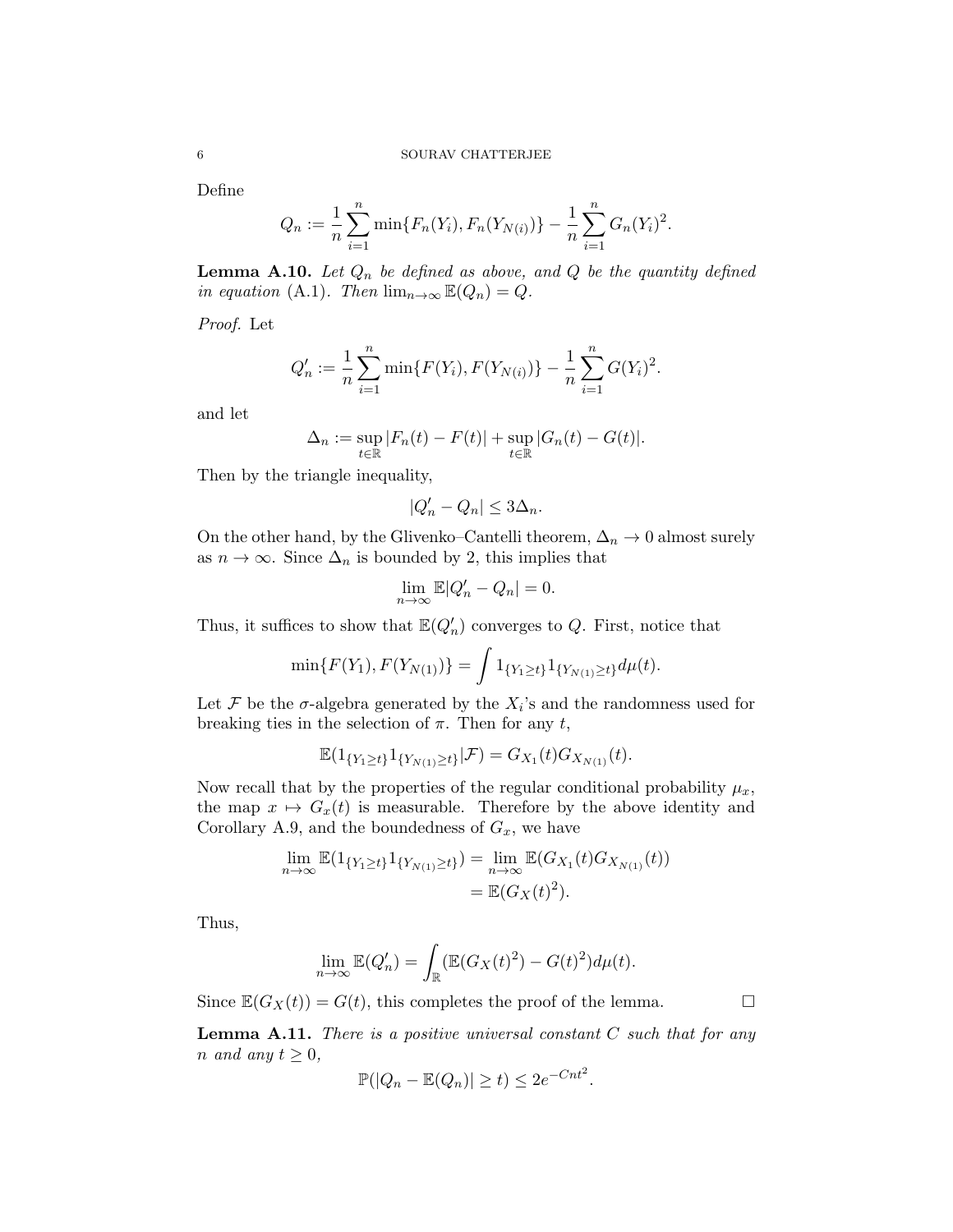*Proof.* Throughout this proof, C will denote any universal constant. The value of  $C$  may change from line to line. First, we will prove the claim under the assumption that  $X$  has a continuous distribution, so that no randomization is involved in the definitions of  $\pi$  and the  $N(i)$ 's.

Assume continuity, and suppose that for some  $i \leq n$ ,  $(X_i, Y_i)$  is replaced by a different value  $(X'_i, Y'_i)$ . Then there are at most three indices j such that the value of  $N(j)$  changes after the replacement, and exactly one index,  $j = i$ , where  $Y_j$  changes. Moreover, there can be at most one index j such that  $N(j) = i$ , both before and after the replacement. Lastly, for each t,  $G_n(t)$  and  $F_n(t)$  change by at most  $1/n$ . This shows that  $Q_n$  changes by at most  $C/n$  due to this replacement. The result now follows easily by the bounded difference concentration inequality [3].

Now consider the general case. Let  $Z_1, \ldots, Z_n$  be i.i.d. Uniform [0, 1] random variables. For each  $\varepsilon > 0$ , define

$$
X_i^{\varepsilon} := X_i + \varepsilon Z_i.
$$

Define  $Q_n^{\varepsilon}$  using  $(X_1^{\varepsilon}, Y_1), \ldots, (X_n^{\varepsilon}, Y_n)$ , by the same formula that was used for defining  $Q_n$  using  $(X_1, Y_1), \ldots, (X_n, Y_n)$ . Then by the first part we know that

$$
\mathbb{P}(|Q_n^{\varepsilon} - \mathbb{E}(Q_n^{\varepsilon})| \ge t) \le 2e^{-Cnt^2},\tag{A.2}
$$

where the important thing is that C has no dependence on  $\varepsilon$ . Now construct a random permutation  $\pi$  as follows. Given a realization of  $X_1, \ldots, X_n$ , let

$$
\varepsilon^* := \frac{1}{2} \min\{|X_i - X_j| : 1 \le i, j \le n, X_i \neq X_j\}.
$$

Having produced  $\varepsilon^*$  as above, define  $\pi$  to be the rank vector of  $X_1^{\varepsilon^*}$  $\zeta_1^{\varepsilon^*}, \ldots, X_n^{\varepsilon^*}$  $\frac{\varepsilon^*}{n}$  . Notice that if  $X_i < X_j$  for some i and j, then it is guaranteed that  $X_i^{\varepsilon^{*}}$  $X_j^{\varepsilon^*}$ . From this, it is not hard to see that  $\pi$  is a rank vector for  $X_1, \ldots, X_n$ where ties are broken uniformly at random. On the other hand, the construction also guarantees that  $\pi$  is the rank vector  $X_1^{\varepsilon}, \ldots, X_n^{\varepsilon}$  for all  $\varepsilon \leq \varepsilon^*$ . Thus, if  $Q_n$  is defined using this  $\pi$ , then  $Q_n^{\varepsilon} = Q_n$  for all  $\varepsilon \leq \varepsilon^*$ . Consequently,  $Q_n^{\varepsilon} \to Q_n$  almost surely as  $\varepsilon \to 0$ . Using the uniform boundedness of  $Q_n^{\varepsilon}$ , it is now easy to deduce the tail bound for  $Q_n$  from the inequality  $(A.2)$ .

Combining Lemmas A.10 and A.11, we get the following corollary.

## Corollary A.12. *As*  $n \to \infty$ ,  $Q_n \to Q$  *almost surely.*

We are now ready to prove Theorem 1.1.

*Proof of Theorem* 1.1*.* Define

$$
S_n := \frac{1}{n} \sum_{i=1}^n G_n(Y_i)(1 - G_n(Y_i)), \quad S'_n := \frac{1}{n} \sum_{i=1}^n G(Y_i)(1 - G(Y_i)), \quad (A.3)
$$

and  $\Delta_n := \sup_{t \in \mathbb{R}} |G_n(t) - G(t)|$ . Then by the triangle inequality,  $|S_n - S'_n| \le$  $2\Delta_n$ , and by the Glivenko–Cantelli theorem,  $\Delta_n \to 0$  almost surely. But by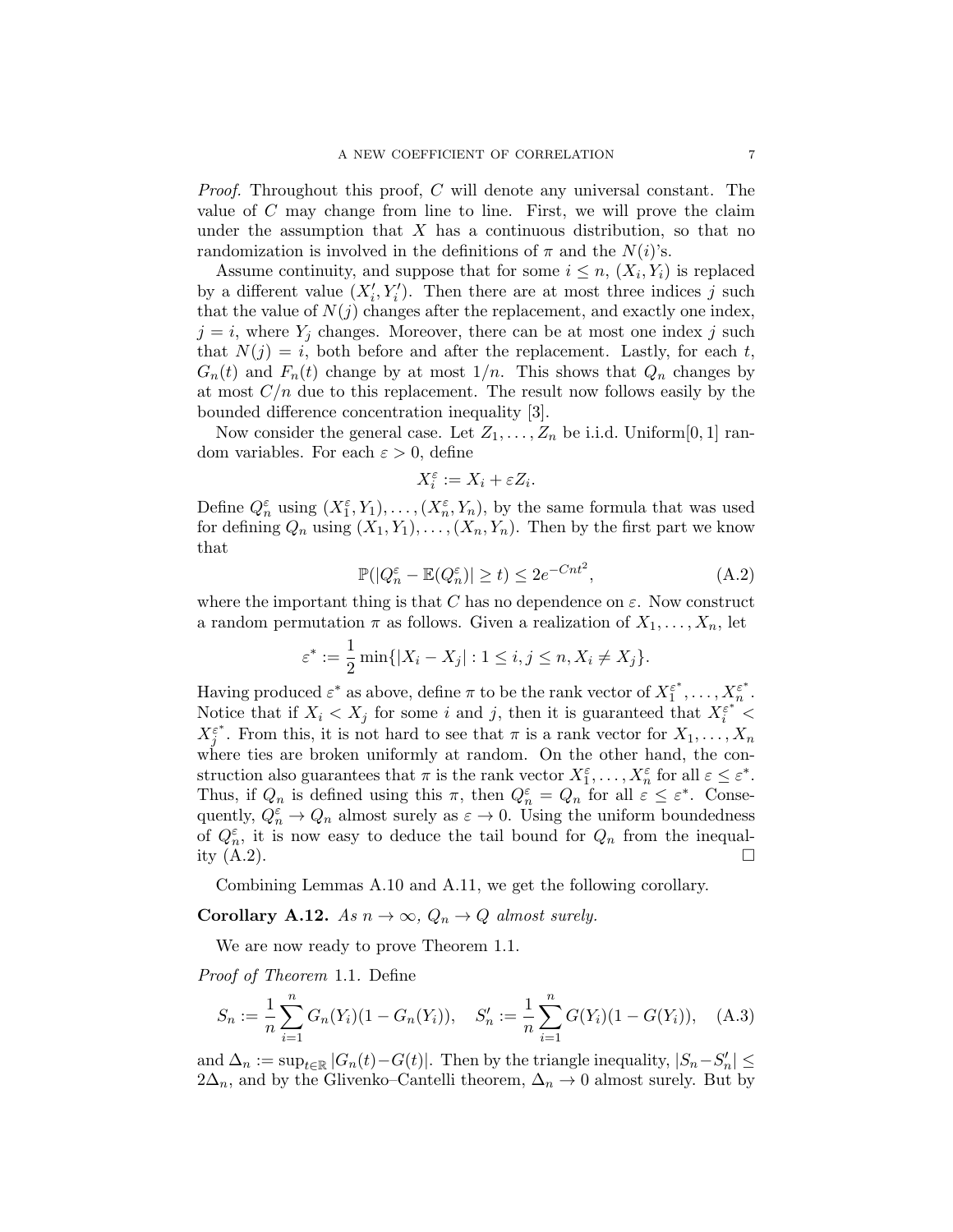### 8 SOURAV CHATTERJEE

the strong law of large numbers,  $S'_n \to \int G(t)(1 - G(t))d\mu(t)$  almost surely as  $n \to \infty$ , and therefore the same holds for  $S_n$ . By Corollary A.2, this limit is nonzero. Therefore by this and Corollary A.12, we get that with probability one,

$$
\lim_{n \to \infty} \frac{Q_n}{S_n} = \xi,
$$

where  $\xi = \xi(X, Y)$  is the quantity appearing the statement of Theorem 1.1. Now notice that if  $\pi$  is the permutation used for rearranging the data in the definition of  $\xi_n$ , then  $nF_n(Y_i) = r_{\pi(i)}$  for all i, and  $nF_n(Y_{N(i)}) = r_{\pi(i)+1}$  for  $i \neq \pi^{-1}(n)$ . If  $i = \pi(n)$ , then  $nF_n(Y_i) = nF_n(Y_{N(i)}) = r_n$ . Therefore

$$
\frac{1}{n}\sum_{i=1}^{n}\min\{F_n(Y_i), F_n(Y_{N(i)})\} = \frac{1}{n^2}\sum_{i\neq \pi^{-1}(n)}\min\{r_{\pi(i)}, r_{\pi(i)+1}\} + \frac{r_n}{n^2}.
$$

By the identity  $\min\{a, b\} = \frac{1}{2}$  $\frac{1}{2}(a + b - |a - b|)$ , this gives

$$
\frac{1}{n} \sum_{i=1}^{n} \min\{F_n(Y_i), F_n(Y_{N(i)})\}
$$
\n
$$
= \frac{1}{2n^2} \sum_{i \neq \pi^{-1}(n)} (r_{\pi(i)} + r_{\pi(i)+1} - |r_{\pi(i)} - r_{\pi(i)+1}|) + \frac{r_n}{n^2}
$$
\n
$$
= \frac{1}{n^2} \sum_{i=1}^{n} r_i - \frac{1}{2n^2} \sum_{i=1}^{n-1} |r_{i+1} - r_i| + \frac{r_n - r_1}{2n^2}.
$$

On the other hand,

$$
S_n = \frac{1}{n^3} \sum_{i=1}^n l_i(n - l_i), \quad \frac{1}{n} \sum_{i=1}^n G_n(Y_i)^2 = \frac{1}{n^3} \sum_{i=1}^n l_i^2,
$$

and

$$
\sum_{i=1}^{n} r_i = \sum_{i=1}^{n} \sum_{j=1}^{n} 1_{\{Y_{(j)} \le Y_{(i)}\}} = \sum_{j=1}^{n} \sum_{i=1}^{n} 1_{\{Y_{(j)} \le Y_{(i)}\}} = \sum_{j=1}^{n} l_j.
$$
 (A.4)

Combining the above observations, we get

$$
\frac{Q_n}{S_n} = \xi_n + \frac{r_n - r_1}{2n^2 S_n}.
$$

In particular,

$$
\left|\frac{Q_n}{S_n} - \xi_n\right| \le \frac{1}{2nS_n}.
$$

Since  $S_n$  converges to a nonzero limit, this proves that  $\xi_n \to \xi$  almost surely. Since for each  $t$ ,

$$
G(t)(1 - G(t)) = \text{Var}(1_{\{Y \ge t\}}) \ge \text{Var}(\mathbb{P}(Y \ge t | X)),
$$

we conclude that  $0 \leq \xi \leq 1$ .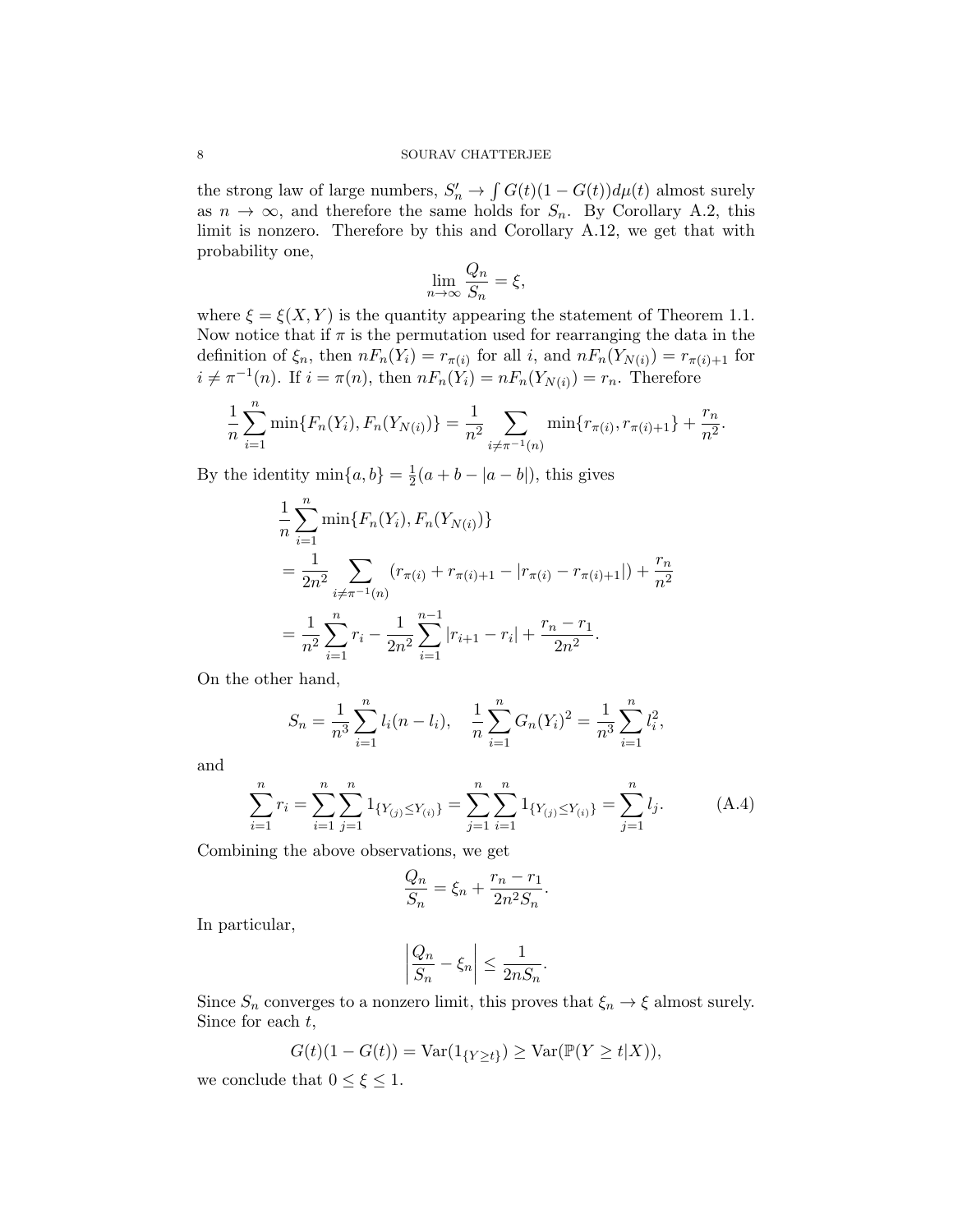Lemma A.1 shows that  $\xi = 0$  if and only if X and Y are independent. On the other hand, if Y is a function of X, say  $Y = f(X)$  almost surely, then

$$
\int \operatorname{Var}(\mathbb{P}(Y \ge t | X)) d\mu(t) = \int \operatorname{Var}(1_{\{f(X) \ge t\}}) d\mu(t)
$$

$$
= \int_{\mathbb{R}} \mathbb{P}(f(X) \ge t)(1 - \mathbb{P}(f(X) \ge t)) d\mu(t)
$$

$$
= \int G(t)(1 - G(t)) d\mu(t),
$$

which shows that  $\xi = 1$ . Conversely, suppose that  $\xi = 1$ . Then by the law of total variance,

$$
0 = 1 - \xi = \int [\text{Var}(1_{\{Y \ge t\}}) - \text{Var}(\mathbb{P}(Y \ge t | X))] d\mu(t)
$$
  
= 
$$
\int \mathbb{E}(\text{Var}(1_{\{Y \ge t\}} | X)) d\mu(t)
$$
  
= 
$$
\int \mathbb{E}(G_X(t)(1 - G_X(t))) d\mu(t).
$$

This implies that  $\mathbb{P}(E) = 1$ , where E is the event

$$
\int G_X(t)(1 - G_X(t))d\mu(t) = 0.
$$
 (A.5)

Let A be the support of  $\mu$ . Define

$$
a_x := \sup\{t : G_x(t) = 1\}, \quad b_x := \inf\{t : G_x(t) = 0\},\
$$

so that  $a_x \leq b_x$ . By the measurability of  $x \mapsto G_x(t)$  and the fact that  $a_x \geq t$  if and only if  $G_x(t) = 1$ , it follows that  $x \mapsto a_x$  is a measurable map. Similarly,  $x \mapsto b_x$  is also measurable.

Now suppose that the event  $\{a_X < b_X\} \cap E$  takes place. Since  $G_X(t) \in$  $(0, 1)$  for all  $t \in (a_X, b_X)$ , the condition  $(A.5)$  implies that  $\mu((a_X, b_X)) =$ 0. Since  $(a_X, b_X)$  is an open interval, this implies that  $(a_X, b_X) \subseteq A^c$ . On the other hand, under the given circumstance, we also have  $\mathbb{P}(Y \in$  $(a_X, b_X)|X) > 0$ . Thus  $\mathbb{P}(Y \in A^c|X) > 0$ .

The above argument shows that if  $\mathbb{P}(\{a_X < b_X\} \cap E) > 0$ , then  $\mathbb{P}(Y \in$  $A^c$  > 0. But this is impossible, since A is the support of  $\mu$ . Therefore  $\mathbb{P}(\{a_X < b_X\} \cap E) = 0$ . But  $\mathbb{P}(E) = 1$ . Therefore  $\mathbb{P}(a_X = b_X) = 1$ . Thus,  $Y = a_X$  almost surely. This completes the proof of Theorem 1.1. □  $Y = a_X$  almost surely. This completes the proof of Theorem 1.1.

#### B. PREPARATION FOR THE PROOF OF THEOREM 2.2

In this section we prove some preparatory lemmas for the proof of Theorem 2.2. Let  $R(i)$  be the number of j such that  $Y_i \leq Y_i$  and  $L(i)$  be the number of j such that  $Y_j \geq Y_i$ . Let  $\pi$  be a rank vector for the  $X_i$ 's, chosen uniformly at random from all available choices if there are ties. First, note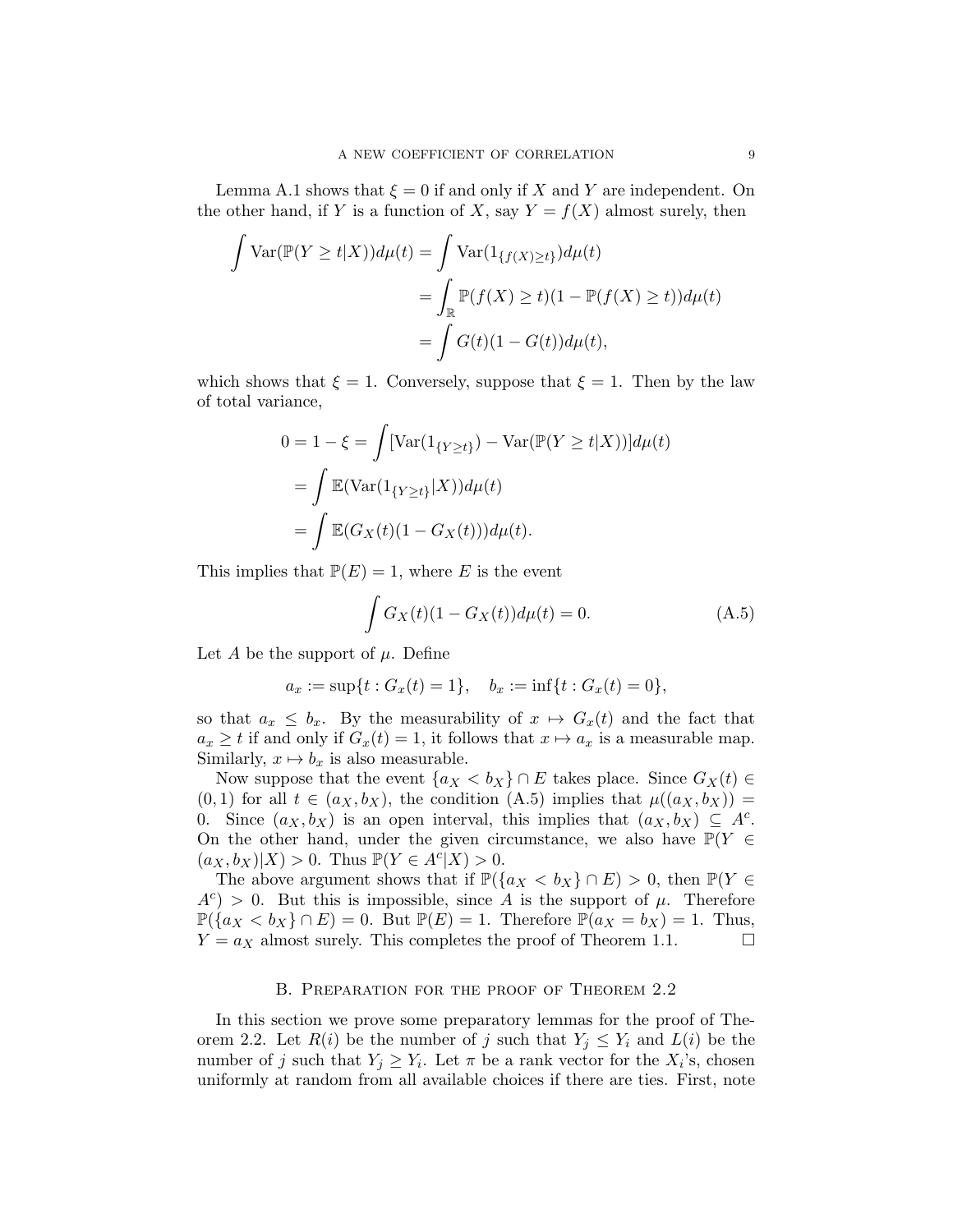that since X and Y are independent,  $\pi^{-1}$  is a uniform random permutation that is independent of  $Y_1, \ldots, Y_n$ . Let  $\tau := \pi^{-1}$ , and let

$$
D_n := \sum_{i=1}^{n-1} a_i,
$$

where

$$
a_i := \min\{R(\tau(i)), R(\tau(i+1))\}.
$$

Also, for convenience, let

$$
b_{i,j} := \min\{R(i), R(j)\}.
$$

In the following,  $O(n^{-\alpha})$  will denote any quantity whose absolute value is bounded above by  $Cn^{-\alpha}$  for some universal constant C. Let  $\mathbb{E}'$ , Var' and Cov′ denote conditional expectation, conditional variance and conditional covariance given  $Y_1, \ldots, Y_n$ .

## Lemma B.1.

$$
\mathbb{E}'(D_n) = \frac{1}{n} \sum_{i=1}^n L(i) (L(i) - 1).
$$

*Proof.* Take any  $1 \leq i \leq n-1$ . Since  $(\tau(i), \tau(i+1))$  is uniformly distributed over all pairs  $(j, k)$  where j and k are distinct, we have

$$
\mathbb{E}'(a_i) = \frac{1}{n(n-1)} \sum_{1 \le j \ne k \le n} b_{j,k}
$$
 (B.1)

Since  $R(i) = \sum_{j=1}^{n} 1_{\{Y_j \leq Y_i\}}$ , this gives

$$
\mathbb{E}'(a_i) = \frac{1}{n(n-1)} \sum_{1 \le j \ne k \le n} \sum_{l=1}^n 1_{\{Y_l \le Y_j, Y_l \le Y_k\}} \n= \frac{1}{n(n-1)} \Biggl( \sum_{1 \le j,k \le n} \sum_{l=1}^n 1_{\{Y_l \le Y_j, Y_l \le Y_k\}} - \sum_{j=1}^n \sum_{l=1}^n 1_{\{Y_l \le Y_j\}} \Biggr) \n= \frac{1}{n(n-1)} \Biggl( \sum_{l=1}^n \sum_{1 \le j,k \le n} 1_{\{Y_l \le Y_j, Y_l \le Y_k\}} - \sum_{l=1}^n \sum_{j=1}^n 1_{\{Y_l \le Y_j\}} \Biggr) \n= \frac{1}{n(n-1)} \Biggl( \sum_{l=1}^n L(l)^2 - \sum_{l=1}^n L(l) \Biggr).
$$

The proof is now completed by adding over *i*.  $\Box$ 

**Lemma B.2.**  $Var'(D_n) = V_n + O(n^2)$ , where

$$
V_n := \frac{1}{n} \sum_{p,q=1}^n b_{p,q}^2 - \frac{2}{n^2} \sum_{p,q,r=1}^n b_{p,q} b_{p,r} + \frac{1}{n^3} \sum_{p,q,r,s=1}^n b_{p,q} b_{r,s}.
$$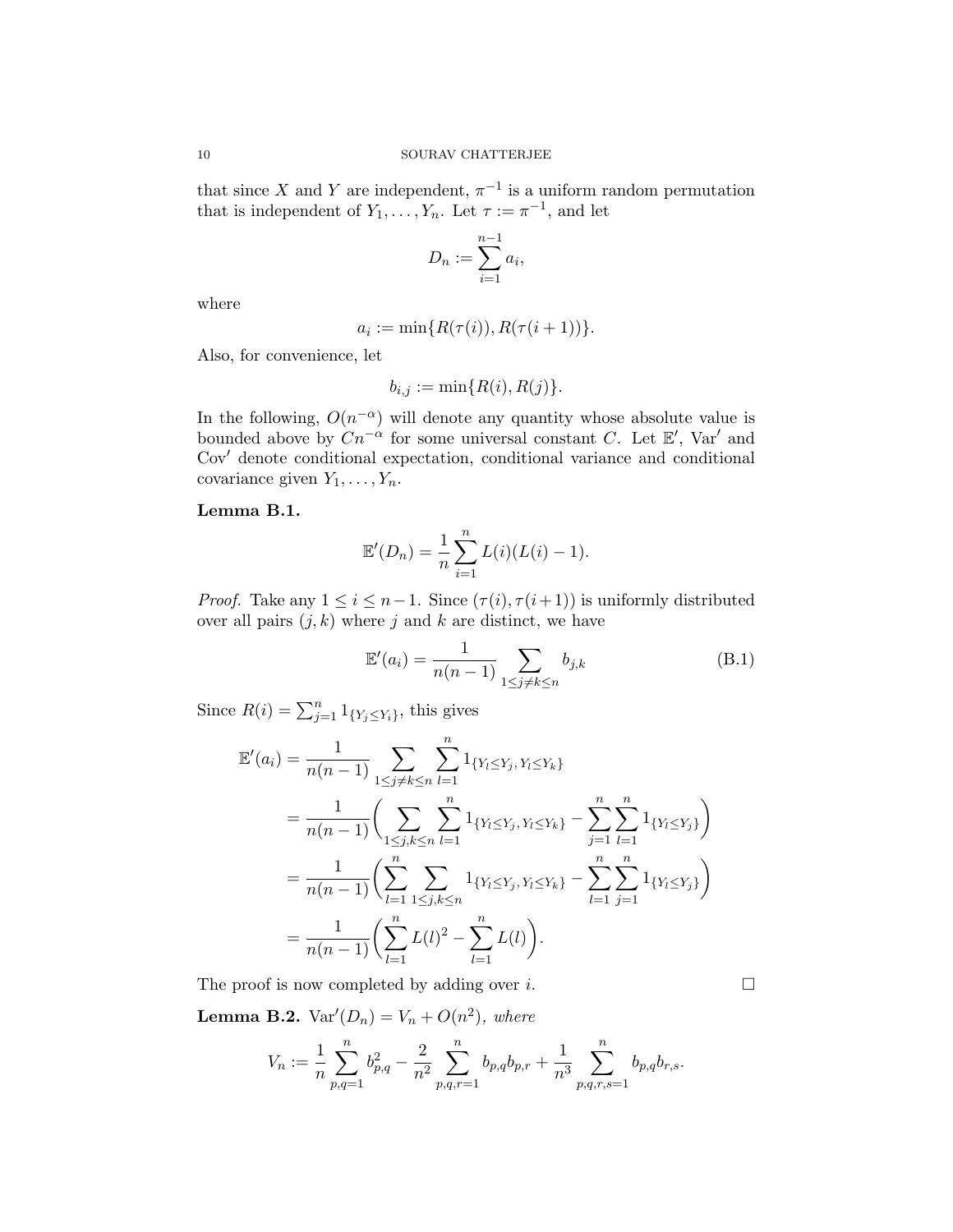*Proof.* Take any  $1 \leq i < j \leq n-1$ . First, suppose that  $i+1 < j$ . Then  $(\tau(i), \tau(i+1), \tau(j), \tau(j+1))$  is uniformly distributed over all quadruples of distinct  $(p, q, r, s)$ . Thus,

$$
\mathbb{E}'(a_i a_j) = \frac{1}{(n)_4} \sum_{p,q,r,s'} b_{p,q} b_{r,s},
$$

where  $(n)_4 := n(n-1)(n-2)(n-3)$ , and  $\sum'$  denotes sum over distinct  $p, q, r, s$ . Therefore by  $(B.1)$ ,

$$
\text{Cov}'(a_i, a_j) = \frac{1}{(n)_4} \sum_{p,q,r,s} b_{p,q} b_{r,s} - \left(\frac{1}{(n)_2} \sum_{p,q} b_{p,q}\right)^2
$$
  
=  $\left(\frac{1}{(n)_4} - \frac{1}{(n)_2^2}\right) \sum_{p,q,r,s} b_{p,q} b_{r,s} - \frac{1}{(n)_2^2} \left(\left(\sum_{p,q} b_{p,q}\right)^2 - \sum_{p,q,r,s} b_{p,q} b_{r,s}\right)$   
=  $\frac{4n}{(n)_2(n)_4} \sum_{p,q,r,s} b_{p,q} b_{r,s} - \frac{4}{(n)_2^2} \sum_{p,q,r} b_{p,q} b_{p,r} + O(1)$   
=  $\frac{4}{n^5} \sum_{p,q,r,s} b_{p,q} b_{r,s} - \frac{4}{n^4} \sum_{p,q,r} b_{p,q} b_{p,r} + O(1).$ 

Next, suppose that  $i + 1 = j$ . Then

$$
Cov'(a_i, a_j) = \frac{1}{(n)_3} \sum_{p,q,r} b_{p,q} b_{p,r} - \left(\frac{1}{(n)_2} \sum_{p,q} b_{p,q}\right)^2
$$
  
=  $\frac{1}{n^3} \sum_{p,q,r} b_{p,q} b_{p,r} - \frac{1}{n^4} \sum_{p,q,r,s} b_{p,q} b_{r,s} + O(n).$ 

Similarly, if  $i = j$ , then

$$
Cov'(a_i, a_j) = \frac{1}{(n)_2} \sum_{p,q} b_{p,q}^2 - \left(\frac{1}{(n)_2} \sum_{p,q} b_{p,q}\right)^2
$$
  
= 
$$
\frac{1}{n^2} \sum_{p,q} b_{p,q}^2 - \frac{1}{n^4} \sum_{p,q,r,s} b_{p,q} b_{r,s} + O(n).
$$

The proof is completed by adding up  $\text{Cov}'(a_i, a_j)$  over all  $1 \leq i, j \leq n-1$ .  $\Box$ 

**Lemma B.3.** *As*  $n \to \infty$ ,  $\text{Var}'(D_n)/n^3$  converges almost surely to the de*terministic limit*

$$
\mathbb{E}(\phi(Y_1, Y_2)^2 - 2\phi(Y_1, Y_2)\phi(Y_1, Y_3) + \phi(Y_1, Y_2)\phi(Y_3, Y_4)),
$$

*where*  $\phi(y, y') := \min\{F(y), F(y')\}$  *and*  $Y_1, Y_2, Y_3, Y_4$  *are i.i.d. copies of* Y.

*Proof.* Throughout this proof, C will be used to denote any universal constant. Let  $V_n$  be as in Lemma B.2. It is a function of the  $Y_i$ 's only. Notice that if one  $Y_i$  is replaced by some other value  $Y'_i$ , then each  $R(j)$  changes by at most 1 for  $j \neq i$ , and  $R(i)$  changes by at most n. Therefore  $b_{p,q}$  changes by at most 1 if  $p \neq i$  and  $q \neq i$ , and by at most n if one or both of the indices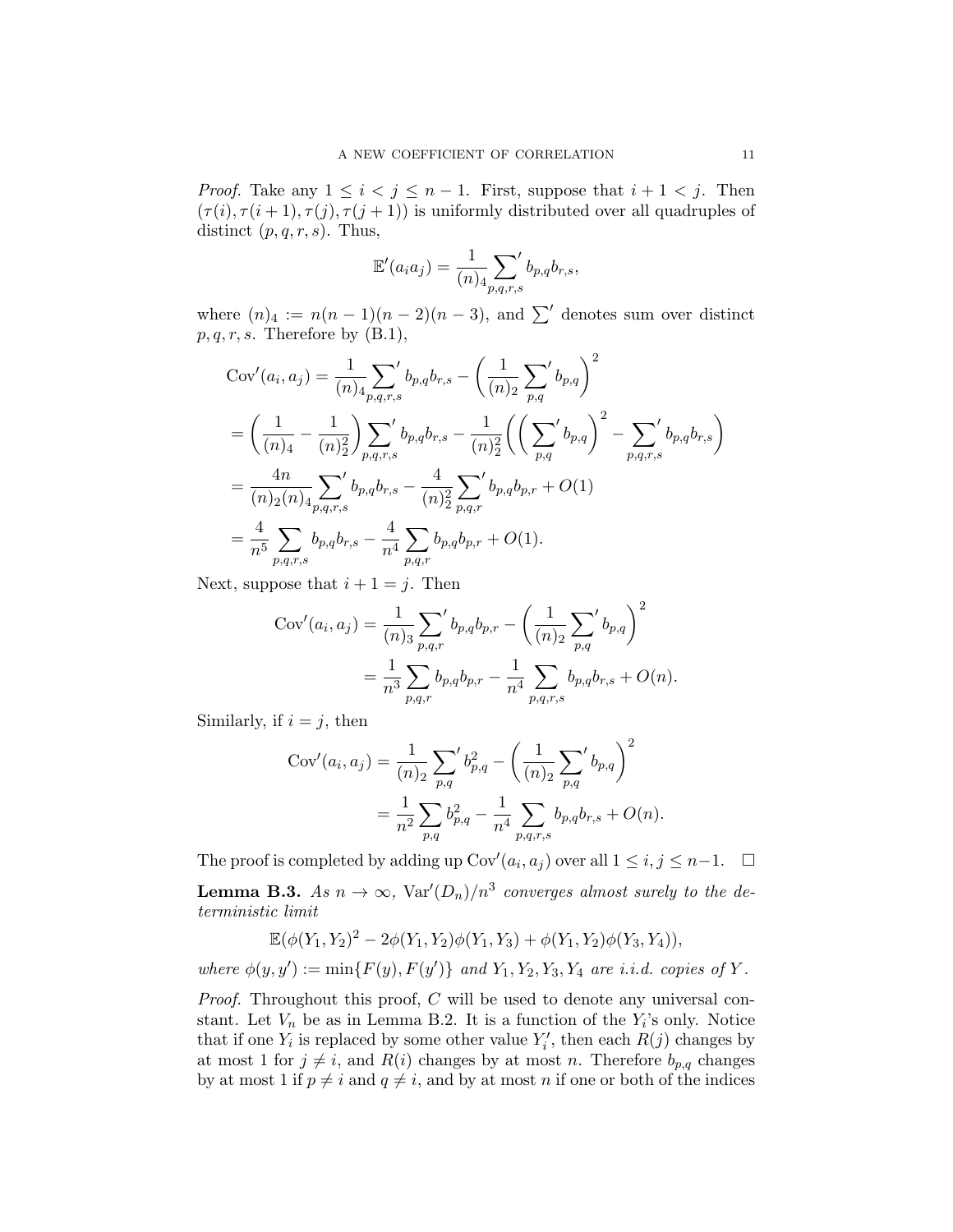are equal to i. Moreover, the  $b_{pq}$ 's are all bounded by n. Thus, changing one  $Y_i$  to  $Y'_i$  changes  $V_n$  by at most  $C_n^2$ . Therefore by the bounded difference inequality,

$$
\mathbb{P}(|V_n - \mathbb{E}(V_n)| \ge t) \le 2e^{-Ct^2/n^5}
$$

for every t. Consequently,  $(V_n - \mathbb{E}(V_n))/n^3 \to 0$  almost surely as  $n \to \infty$ .

On the other hand, note that  $b_{p,q}/n = \min\{F_n(Y_p), F_n(Y_q)\}\,$ , where  $F_n$ is the empirical distribution function of the  $Y_i$ 's. By the Glivenko–Cantelli theorem,  $F_n \to F$  uniformly with probability one, where F is the cumulative distribution function of Y. From this, it is easy to see that  $\mathbb{E}(V_n)/n^3$ converges to the displayed limit.

Lemma B.4. *If* Y *is not a constant, the limit in Lemma* B.3 *is strictly positive.*

*Proof.* Let us denote the limit by v. Let  $Y'$  be an independent copy of  $Y$ , and define

$$
\psi(y) := \mathbb{E}(\phi(y, Y')) = \mathbb{E}(\phi(Y, Y')|Y = y).
$$
  
Also, let  $m := \mathbb{E}(\phi(Y, Y')) = \mathbb{E}(\psi(Y)).$  Then v can be expressed as

 $v = \mathbb{E}(\phi(Y, Y')^2) - 2\mathbb{E}(\psi(Y)^2) + m^2$  $(B.2)$ 

Now,

$$
\mathbb{E}(\phi(Y, Y') - \psi(Y) - \psi(Y') + m)^2
$$
  
=  $\mathbb{E}(\phi(Y, Y')^2 + \psi(Y)^2 + \psi(Y')^2 + m^2 - 2\phi(Y, Y')\psi(Y) - 2\phi(Y, Y')\psi(Y') + 2\phi(Y, Y')m + 2\psi(Y)\psi(Y') - 2\psi(Y)m - 2\psi(Y')m).$ 

Note that  $\mathbb{E}(\phi(Y,Y')\psi(Y)) = \mathbb{E}(\psi(Y)^2)$ , and recall that  $\mathbb{E}(\phi(Y,Y')) =$  $\mathbb{E}(\psi(Y)) = m$ . The same identities hold if we exchange Y and Y'. Using these facts, it is now easy to verify that the above expression is actually equal to the right side of (B.2). Thus,

$$
v = \mathbb{E}(\phi(Y, Y') - \psi(Y) - \psi(Y') + m)^2.
$$

Hence  $v \ge 0$ , and  $v = 0$  if and only if  $\phi(Y, Y') = \psi(Y) + \psi(Y') - m$  almost surely. Suppose that this is true. Then almost surely for each  $i \geq 2$ ,

$$
\phi(Y_1, Y_i) = \psi(Y_1) + \psi(Y_i) - m,
$$
\n(B.3)

where  $Y_1, Y_2, \ldots$  are i.i.d. copies of Y. Taking the minimum over  $2 \leq i \leq n$ on both sides, we get

$$
\min\{F(Y_1),\ldots,F(Y_n)\}=\psi(Y_1)+\min\{\psi(Y_2),\ldots,\psi(Y_n)\}-m.
$$

Now, the minimum of a sequence of i.i.d. bounded random variables converges almost surely to the infimum of the support. Also, F and  $\psi$  are bounded functions. Therefore taking  $n \to \infty$  on both sides of the above, it follows that  $\psi(Y_1)$  equals a constant almost surely. Therefore  $\psi(Y_2)$ equals the same constant almost surely, and hence by  $(B.3)$ ,  $\phi(Y_1, Y_2)$  is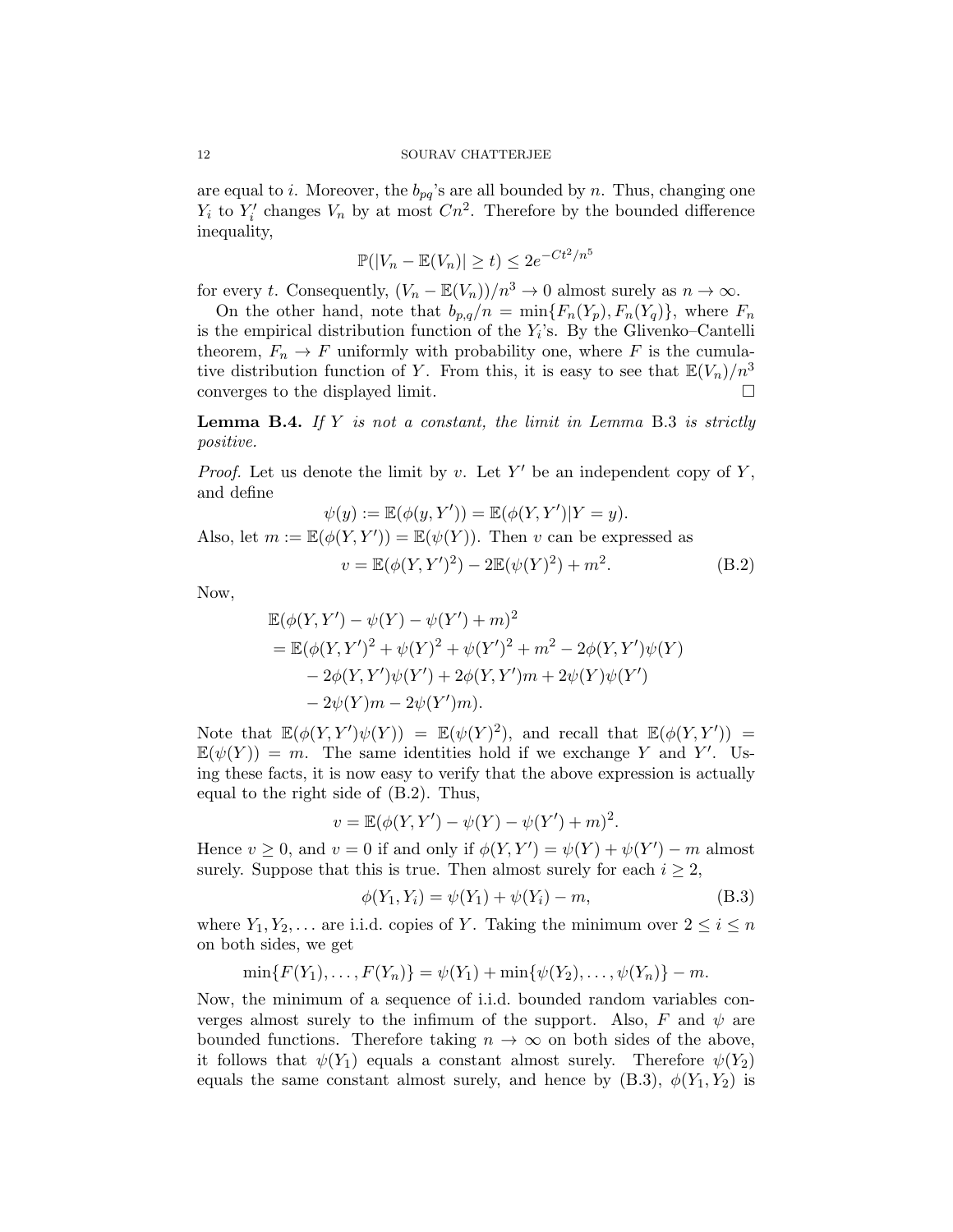also equal to a constant almost surely. Now, if  $L(t) := \mathbb{P}(F(Y) > t)$ , then  $\mathbb{P}(\phi(Y_1, Y_2) \ge t) = L(t)^2$ . Since  $\phi(Y_1, Y_2)$  is a constant, this shows that  $L(t)^2$ is 0 or 1 for every t, and hence  $L(t)$  is also 0 or 1 for every t. Consequently,  $F(Y)$  is a constant almost surely.

We claim that 1 is in the support of  $F(Y)$  and hence  $F(Y) = 1$  almost surely. To see this, take any  $\varepsilon \in (0,1)$ . We will show that  $\mathbb{P}(F(Y))$  $1 - \varepsilon$ ) > 0. Let  $x := \inf\{y : F(y) \ge 1 - \varepsilon/2\}$ . Then x is a finite real number since F tends to 1 at  $\infty$  and to 0 at  $-\infty$ . By the right-continuity of F,  $F(x) \geq 1 - \varepsilon/2$ . If F is discontinuous at x, this immediately shows that  $\mathbb{P}(F(Y) > 1 - \varepsilon) \geq \mathbb{P}(Y = x) > 0$ . If F is continuous at x, there is some  $y < x$  such that  $F(y) > 1 - \varepsilon$ . By the definition of x,  $F(y) < F(x)$ . Thus,  $\mathbb{P}(F(Y) > 1 - \varepsilon) \geq \mathbb{P}(Y \in (y, x)) > 0$ . This shows that 1 is in the support of  $F(Y)$ , and hence  $F(Y) = 1$  almost surely.

Since  $Y$  is not a constant, there are at least two points in its support. Therefore there exist two disjoint nonempty open intervals  $I$  and  $J$  such that  $\mathbb{P}(Y \in I)$  and  $\mathbb{P}(Y \in J)$  are both positive. Suppose that I is to the left of J. Then for any  $y \in I$ ,  $F(y) \leq 1 - \mathbb{P}(Y \in J) < 1$ , and hence  $\mathbb{P}(F(Y) < 1) \ge \mathbb{P}(Y \in I) > 0$ , which contradicts the conclusion of the previous paragraph. This shows that  $v > 0$ . previous paragraph. This shows that  $v > 0$ .

### C. Proof of Theorem 2.2

We will continue with the notations from Section B. Let  $\sigma^2$  denote the limit of  $\text{Var}'(D_n)/n^3$ , which by Lemmas B.3 and B.4, is a deterministic positive quantity (it was called  $v$  in the proof of Lemma B.4). Define

$$
\widetilde{D}_n := \frac{D_n - \mathbb{E}'(D_n)}{n^{3/2}\sigma}.
$$

Notice that  $r_i = R(\tau(i))$ . Therefore by Lemma B.1, the identity (A.4), and the identity  $\min\{a, b\} = \frac{1}{2}$  $\frac{1}{2}(a + b - |a - b|)$ , we get

$$
D_n - \mathbb{E}'(D_n) = \sum_{i=1}^{n-1} \min\{r_i, r_{i+1}\} - \frac{1}{n} \sum_{i=1}^n L(i)(L(i) - 1)
$$
  
= 
$$
\frac{1}{2} \sum_{i=1}^{n-1} (r_i + r_{i+1} - |r_{i+1} - r_i|) - \frac{1}{n} \sum_{i=1}^n l_i(l_i - 1)
$$
  
= 
$$
\sum_{i=1}^n r_i - \frac{r_1 + r_n}{2} - \frac{1}{2} \sum_{i=1}^{n-1} |r_{i+1} - r_i| - \frac{1}{n} \sum_{i=1}^n l_i(l_i - 1)
$$
  
= 
$$
\frac{1}{n} \sum_{i=1}^n l_i(n - l_i) - \frac{1}{2} \sum_{i=1}^{n-1} |r_{i+1} - r_i| + O(n).
$$

This shows that

$$
\xi_n = \frac{D_n - \mathbb{E}'(D_n)}{n^2 S_n} + O\left(\frac{1}{n S_n}\right) = \frac{\sigma}{\sqrt{n} S_n} \widetilde{D}_n + O\left(\frac{1}{n S_n}\right),
$$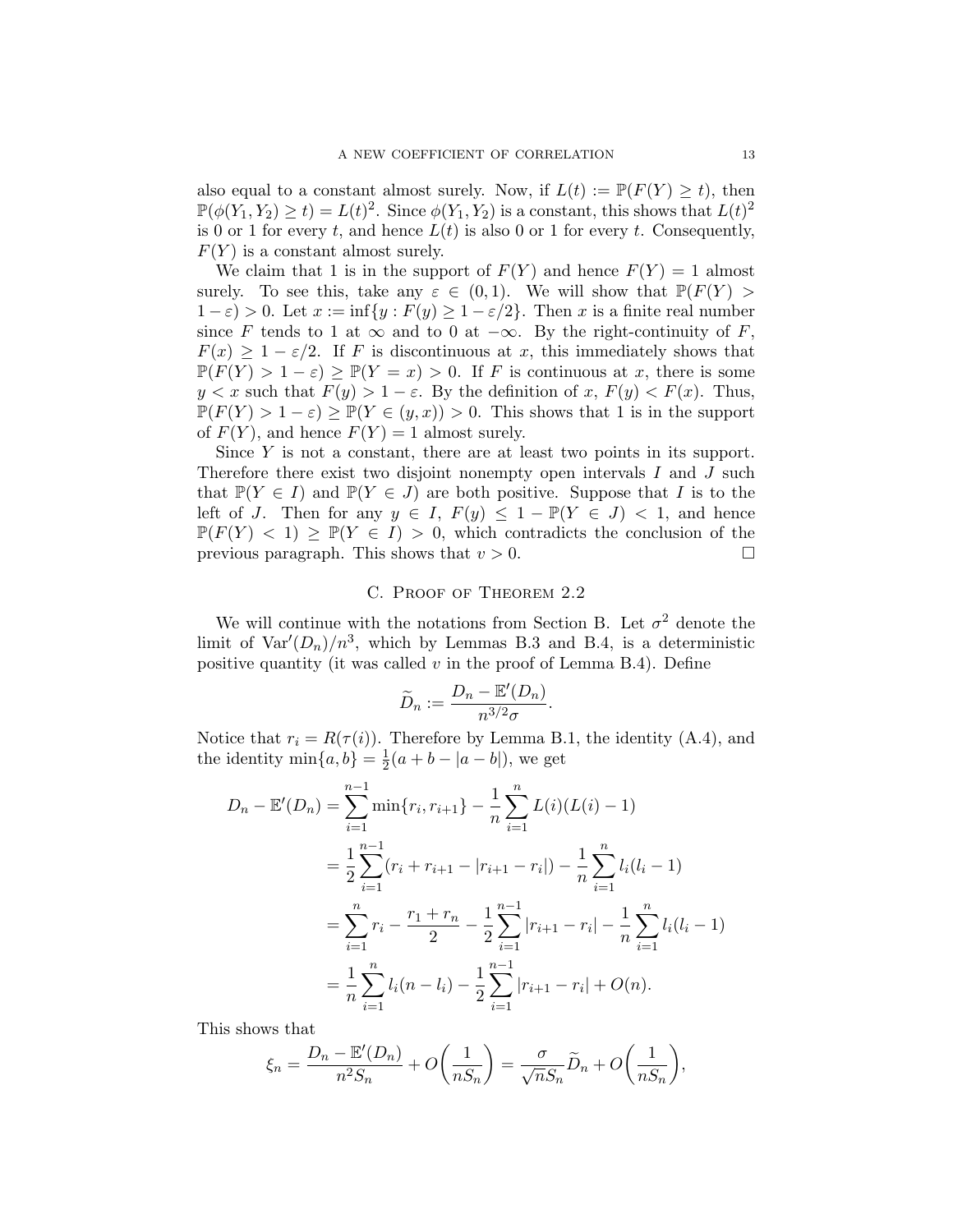where  $S_n$  is the quantity defined in  $(A.3)$ . In the proof of Theorem 1.1, we showed that  $S_n \to \int G(t)(1-G(t)d\mu(t))$  almost surely, and the latter quantity is positive by Corollary A.2. Thus, to prove the central limit theorem for  $\sqrt{n}\xi_n$ , it suffices to prove the central limit theorem for  $\widetilde{D}_n$ . The formula for the limiting variance  $\tau^2$  can be read off from the limit of  $S_n$  and the formula for  $\sigma$ . The limiting variance is strictly positive by Lemma B.4. When Y is continuous,  $F(Y) \sim$  Uniform[0, 1]. Using this fact, an easy calculation shows that  $\tau^2 = 2/5$ .

The central limit theorem for  $\widetilde{D}_n$  can be proved by mimicking the proof of the main theorem of the paper [1]. First, replace  $D_n$  by

$$
D'_n := \sum_{i=1}^n \min\{R(\tau(i)), R(\tau(i+1))\},\,
$$

where  $\tau(n+1) := \tau(1)$ . Since  $|D'_n - D_n| \leq n$ , it suffices to prove that  $\widetilde{D}'_n \to N(0, 1)$  in distribution, where

$$
\widetilde{D}'_n := \frac{D'_n - \mathbb{E}'(D'_n)}{n^{3/2}\sigma}
$$

.

Mimicking the main idea of [1], we define

$$
f(\tau(i+1)) := \mathbb{E}'(\min\{R(\tau(i)), R(\tau(i+1))\}|\tau(i+1)),
$$

and observe that

$$
\mathbb{E}'(D'_n) = n\mathbb{E}[f(\tau(1))] = \sum_{i=1}^n f(i) = \sum_{i=1}^n f(\tau(i)).
$$

Thus,

$$
\widetilde{D}'_n = \frac{\sum_{i=1}^n \beta_i}{n^{3/2} \sigma},
$$

where  $\beta_i := \min\{R(\tau(i)), R(\tau(i+1))\} - f(\tau(i))$ . Since  $|D_n - D'_n| \leq n$ ,  $\text{Var}'(D'_n)/n^3$  converges almost surely to  $\sigma^2$ . Using these observations, we can proceed exactly as in the proof of the main theorem of [1] to show that for every integer  $k \geq 1$ ,

$$
\mathbb{E}'[(\widetilde{D}'_n)^k] \to \mathbb{E}(Z^k) \text{ almost surely as } n \to \infty,
$$
 (C.1)

where  $Z \sim N(0, 1)$ . On the other hand, a simple argument using the bounded difference inequality (viewing  $\tau$  as the rank vector of i.i.d. random variables from any continuous distribution) shows that for any  $k$ ,

$$
\sup_{n\geq 1}\mathbb{E}|\widetilde{D}'_n|^k<\infty.
$$

Therefore by (C.1) and uniform integrability, we conclude that for every integer  $k \geq 1$ ,

$$
\lim_{n \to \infty} \mathbb{E}[(\widetilde{D}'_n)^k] = \mathbb{E}(Z^k).
$$

This completes the proof of Theorem 2.2.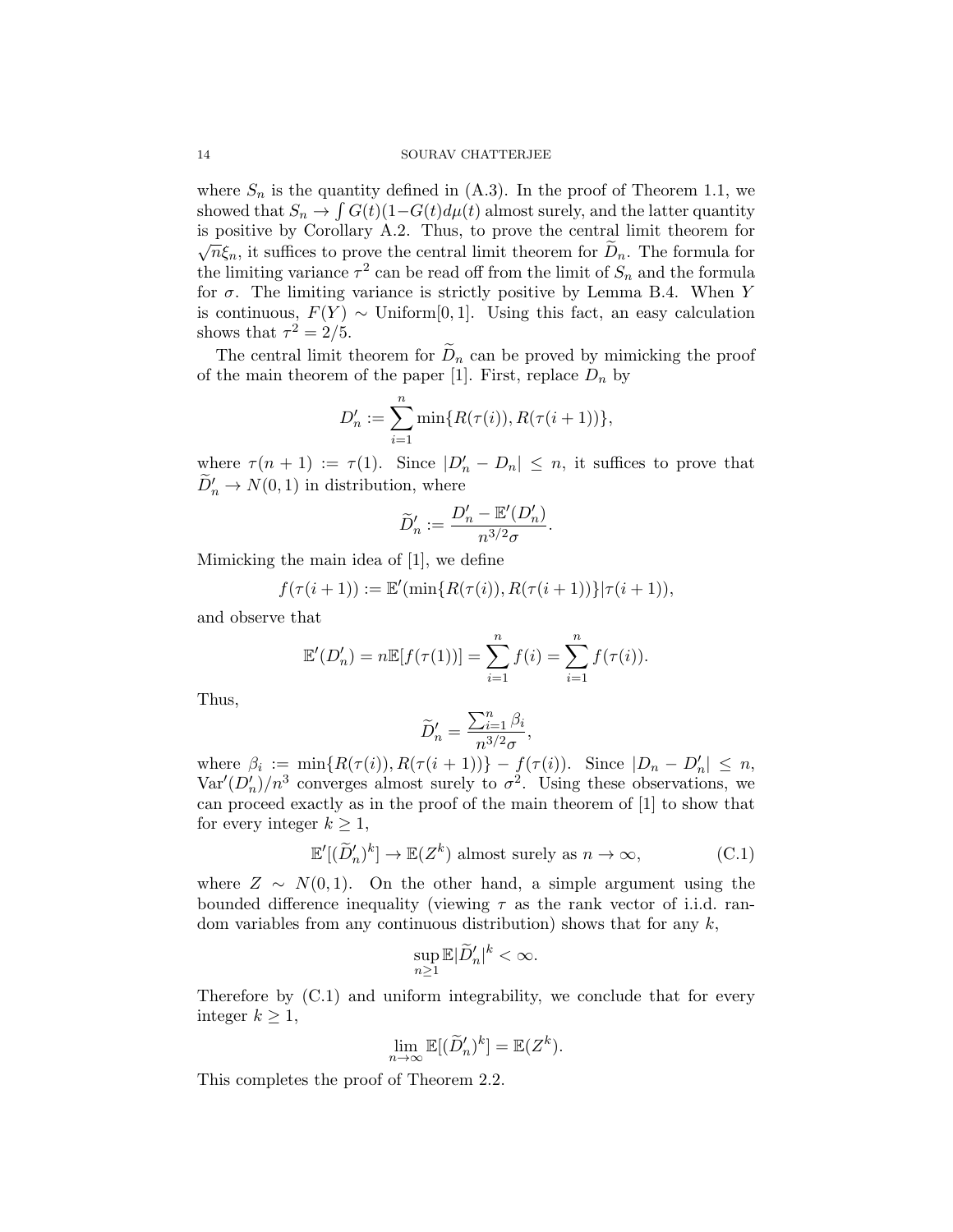### D. Proof of Theorem 2.3

The quantity  $S_n$  define in  $(A.3)$  is the same as  $d_n$ , and in the proof of Theorem 1.1 we showed that  $S_n$  converges to the square-root of the denominator in the definition of  $\tau^2$ . Recall the quantity  $V_n$  from Lemma B.2. By Lemma B.3, we know  $V_n/n^3$  converges almost surely to the numerator in the definition of  $\tau^2$ . We will now show that  $a_n - 2b_n + c_n^2$  is the same as  $V_n/n^3$ .

From the definition of  $V_n$ , it is easy to see that the result will remain unchanged if we permute the  $R(i)$ 's and recompute  $V_n$ . So we can replace the  $R(i)$ 's by an increasing rearrangement  $u_1, \ldots, u_n$ . Redefine

$$
b_{ij} := \min\{u_i, u_j\} = u_{\min\{i,j\}}.
$$

Then it is clear that

$$
\sum_{i,j} b_{ij} = \sum_{i=1}^n u_i + 2 \sum_{1 \le i < j \le n} b_{ij}
$$
\n
$$
= \sum_{i=1}^n u_i + 2 \sum_{i=1}^n (n-i) u_i = \sum_{i=1}^n (2n - 2i + 1) u_i.
$$

Similarly,

$$
\sum_{i,j} b_{ij}^2 = \sum_{i=1}^n (2n - 2i + 1)u_i^2.
$$

Finally,

$$
\sum_{i,j,k} b_{ij} b_{ik} = \sum_{i=1}^n \left(\sum_{j=1}^n b_{ij}\right)^2
$$
  
= 
$$
\sum_{i=1}^n \left(\sum_{j=1}^i u_j + (n-i)u_i\right)^2 = \sum_{i=1}^n (v_i + (n-i)u_i)^2.
$$

These expressions make it clear that  $a_n - 2b_n + c_n^2 = V_n/n^3$ . This completes the proof of convergence. Finally, to see that  $\hat{\tau}_n^2$  can be computed in time  $O(n \log n)$ , simply observe that the computation involves only sorting and calculating cumulative sums, both of which can be done in time  $O(n \log n)$ .

#### **REFERENCES**

- [1] Chao, C.-C., Bai, Z. and Liang, W.-Q. (1993). Asymptotic normality for oscillation of permutation. *Probab. Eng. Inf. Sci.,* 7, 227–235.
- [2] DURRETT, R. (2010). *Probability: theory and examples*. Fourth edition. Cambridge University Press, Cambridge.
- [3] McDIARMID, C. (1989). On the method of bounded differences. In *Surveys in combinatorics,* 148–188, London Math. Soc. Lecture Note Ser., 141, Cambridge Univ. Press, Cambridge.